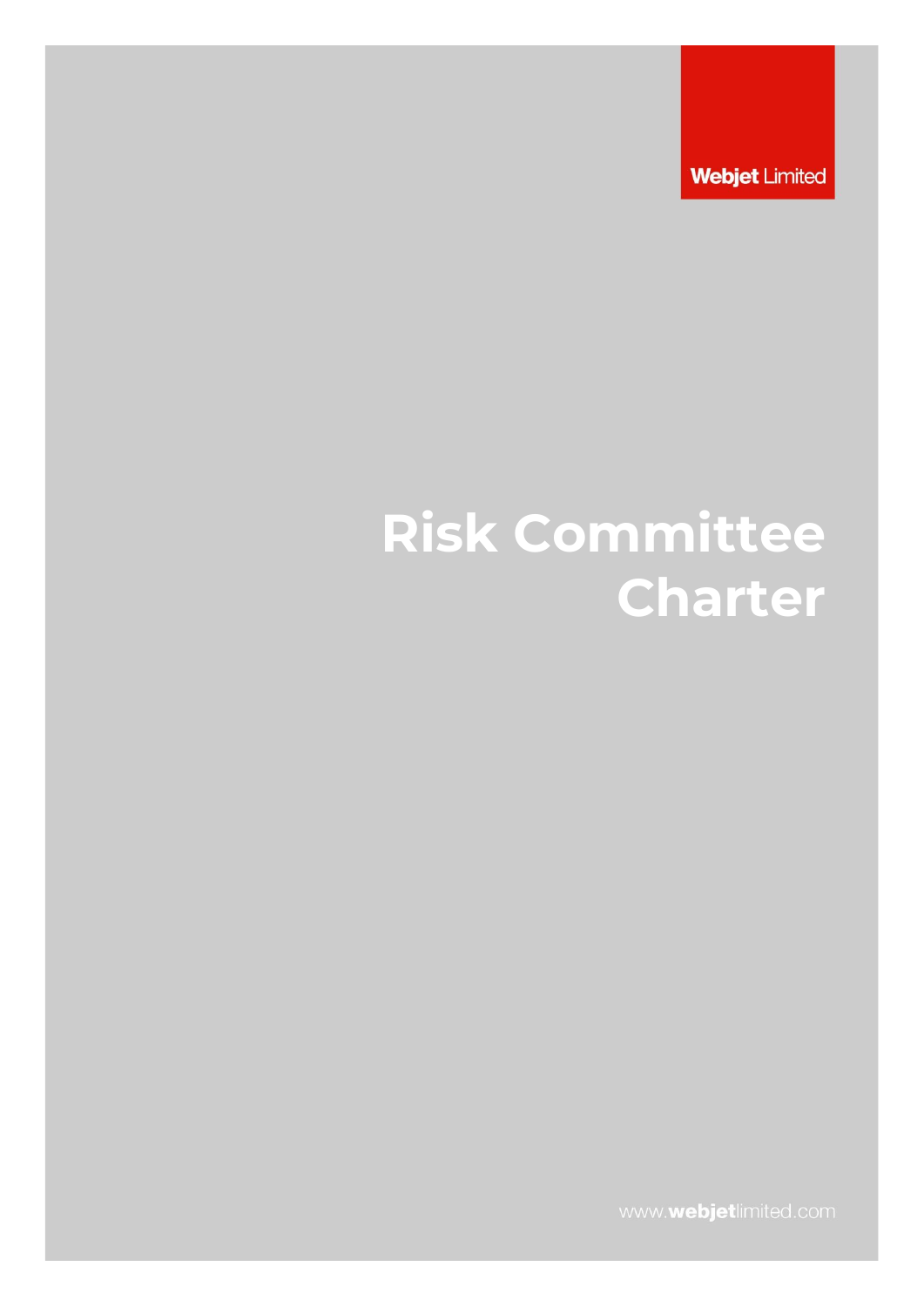# **1. Introduction**

1.1 The Risk Committee (Committee) is a committee of the Board of Webiet Limited (Company). This charter sets out the authority delegated by the Board to the Committee and the Committee's role, responsibilities, structure and operations.

# **2. Role**

2.1 The Committee's role is to:

- assist the Board to understand and manage the risks faced by the Company and its controlled subsidiaries (Group);
- oversee all categories of risk across the Group (noting that the monitoring of financial risks is primarily the focus of the Audit Committee), including the processes used to identify, evaluate and manage risk; and
- oversee the Group's adherence to internal risk management policies and procedures.
- 2.2 The Committee is authorised to perform the functions outlined in this charter and to make appropriate recommendations to the Board.

# **3. Duties and responsibilities**

3.1 The Committee has the following duties and responsibilities:

## **Risk identification, assessment and management**

- Review and recommend for approval by the Board the risk management framework, profile and risk appetite across the Group.
- Receive reports from management concerning the Group's risk management strategies, to consider, approve or vary them.
- Approve and oversee the process developed by management to identify principal risks, evaluate their potential impact, and implement appropriate systems to manage such risks.
- Monitor the effectiveness of the risk management framework against the agreed risk appetite across the Group.
- Assess the Group's risk culture and report any material issues or concerns to the Board.
- Approve principles, policies, strategies and processes for the management of risk, which may include the establishment of other committees from time to time to manage specific risks and the delegation of matters to those committees.
- Approve and, where appropriate, make recommendations to the Board as to the exposure limits and risktaking authority to be delegated by the Board to the Managing Director and other members of the executive management team.
- Receive reports from management concerning the Group's delegation frameworks, to consider, approve or vary them.
- Monitor and receive reports from management concerning the risk implications of new and emerging risks, organisational change, information technology programs and projects, material acquisitions, divestments and other major initiatives.
- Receive reports from management concerning resolution of significant risk exposures and risk events, to monitor and approve them where appropriate.
- Review from time to time the base principles, policies, limits, standards, guidelines, management committee mandates and other significant procedures established by management with respect to specific categories of risk.

### **Adherence to risk management policies and procedures**

- Address such risk issues in connection with the Group's strategic and business objectives as considered appropriate by the Committee.
- Consider risk aspects of strategies or exposures to industry segments to ensure they are in keeping with overall Group risk tolerances.
- Approve, ratify or review (as the Committee considers appropriate) any transaction or other proposal that involves management exceeding delegation limits set out in Group policies.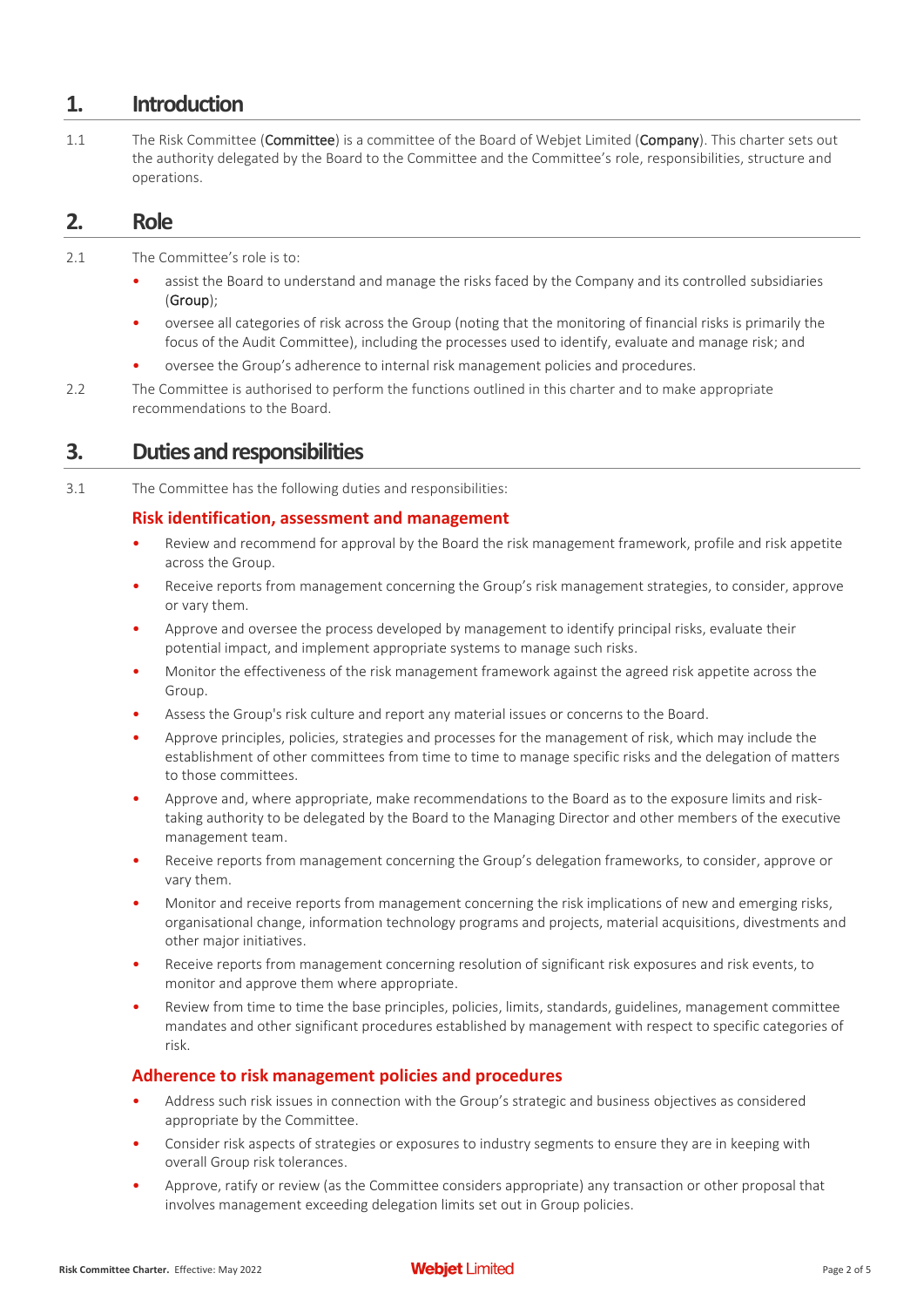- Ensure the risk management systems take into account all material risks, including risks arising from:
	- implementing strategies (strategic risk);
	- ‒ ineffective enterprise risk management framework, which includes risk appetite, risk strategies, risk policies and authority levels (enterprise risk);
	- inadequate or failed internal processes, people and systems or from external events that impact adversely on operational matters (operational risk);
	- legal and regulatory compliance (legal risk);
	- inappropriate business conduct and ethics (corporate responsibility risk);
	- ‒ changes in community expectations of corporate behaviour (reputation risk);
	- legal or regulatory sanctions, financial loss, or loss of reputation that the Group may suffer as a result of a failure to comply with applicable regulations, codes of conduct and good practice standards (compliance risk);
	- ‒ a counterparty not meeting its obligations (financial or otherwise) in accordance with the agreed terms (credit / counterparty risk);
	- ‒ unfavourable changes in consumer confidence, competition, consumer prices, foreign exchange rates, interest rates, equity prices, market volatilities and liquidity (market risk); and
	- ‒ inability to service existing or future cash flow obligations or convert assets into cash (liquidity risk).
- Assess the adequacy of internal controls in place to identify unusual transactions and any potential transactions that may carry more than an acceptable degree of risk.
- Assess and prioritise the areas of greatest legal and regulatory risk, and report and make recommendations to the Board regarding the management of such risks.
- Monitor compliance with legal and regulatory obligations.
- Receive reports from management on any actual or suspected fraud, theft, data breach, cyber security breach or other breach of the law.
- Review for completeness and accuracy the reporting of corporate governance practices in accordance with the ASX Listing Rules.
- Review management's recommendations concerning the scope, cover and cost of insurance, including insurances relating to directors' and officers' liability, company reimbursement, business interruption, cyber risk, public liability and any other special risks.

#### **Compliance processes**

- Approve and oversee the Group's legal, licensing and regulatory compliance processes developed by management, including compliance by subsidiary companies, and where considered necessary, commission and direct specific actions and assignment of responsibility to ensure compliance practices are adequate.
- Receive reports from management concerning the Group's compliance management processes, to consider, approve or vary them.
- Review management's processes for ensuring and monitoring compliance with laws, regulations and other requirements relating to all public announcements, interim reporting, analyst briefings and other open or one-on-one briefings and continuous disclosure.

#### **Other**

- Review issues raised by external and internal audit processes that impact the risk management framework or risk management processes and practices of the Group.
- Review and make recommendations to the Board on draft statutory statements covering governance and risk management issues in accordance with the requirements of the applicable regulators.
- Review and receive reports from management regarding the Group's tax compliance risk management framework and risk appetite.
- Conduct or authorise any reviews, special projects or investigations into any matter within the Committee's charter or as may be requested by the Board from time to time.

# **4. Structure and operations**

#### **Size and composition**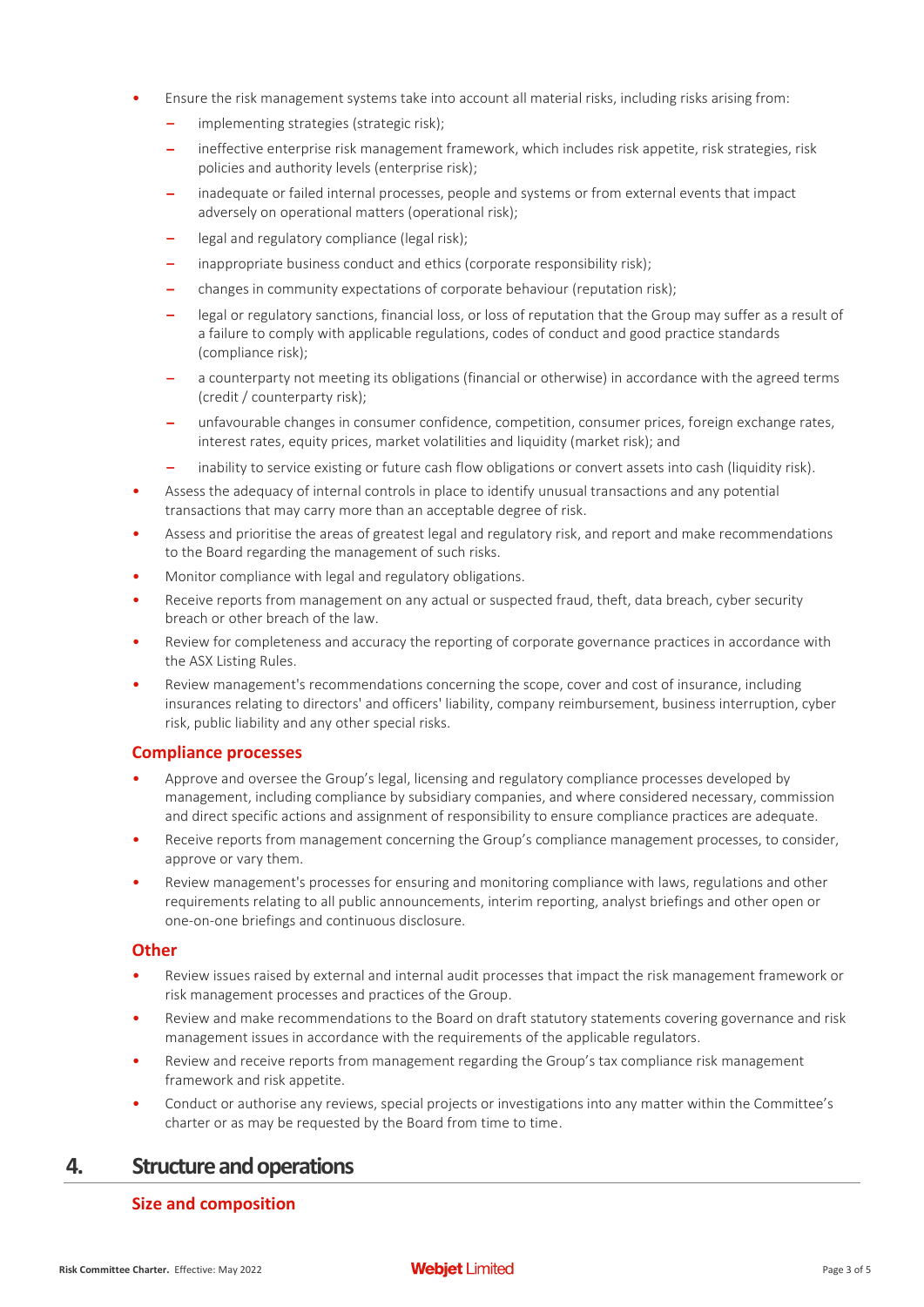- 4.1 The Committee will comprise a minimum of three directors. No executive directors will be appointed to the Committee, and the majority of Committee members will be independent directors.
- 4.2 Committee members should have a sufficient understanding of the industry in which the Group operates and should, between them, have sufficient technical expertise to effectively discharge the Committee's duties and responsibilities.
- 4.3 The Board will determine appointments and revocations of appointments to the Committee having regard to the requirements of the ASX Listing Rules and the Corporations Act.

#### **Chair**

4.4 The Committee Chair will be an independent director appointed by the Board from the Committee's members and will not be the Chair of the Board.

#### **Company Secretary**

4.5 The secretary of the Committee will be the Company Secretary, or such other person as nominated by the Board or the Committee from time to time.

#### **Meetings**

- 4.6 The Committee will meet as often as it considers necessary. Any member of the Committee may call a meeting of the Committee. A quorum is two Committee members.
- 4.7 All non-executive directors who are not members of the Committee will have a standing invitation to attend each Committee meeting where there is no conflict of interest.
- 4.8 Any person (including external advisers) that the Committee regards as appropriate may be invited to attend all or part of any Committee meeting. The Committee may ask management to present at Committee meetings on matters relevant to the Committee's duties and responsibilities.
- 4.9 Papers, reports and minutes of each Committee meeting will be made available to all directors (subject to conflict of interest exclusions).

#### **Reporting**

4.10 The Committee Chair will report to the Board regularly on the activities of the Committee and make appropriate recommendations to the Board for decision.

#### **Access**

- 4.11 The Committee has access to the Group's senior management (in accordance with communication protocols agreed by the Committee from time to time) and corporate records as required.
- 4.12 The Committee collectively, and each Committee member individually, may seek any independent professional advice as considered necessary to fulfil their responsibilities. Individual Committee members who wish to obtain independent professional advice at the Group's expense should seek the prior approval of the Committee Chair (including approval of the likely costs of obtaining such advice) and such approval will not be unreasonably withheld or delayed. A copy of any such advice must be made available to all directors where there is no conflict of interest.

# **5. Evaluation and review**

#### **Committee evaluation**

5.1 The Committee is accountable to the Board for its performance. The Committee and the Board will conduct an annual review of the Committee's composition, performance and effectiveness, having regard to the principles and requirements of this charter.

#### **Charter review**

5.2 This charter will be reviewed regularly as considered necessary by the Committee or the Board. The Committee will advise the Board on any recommended changes to this charter.

#### **Webjet Limited**

May 2022